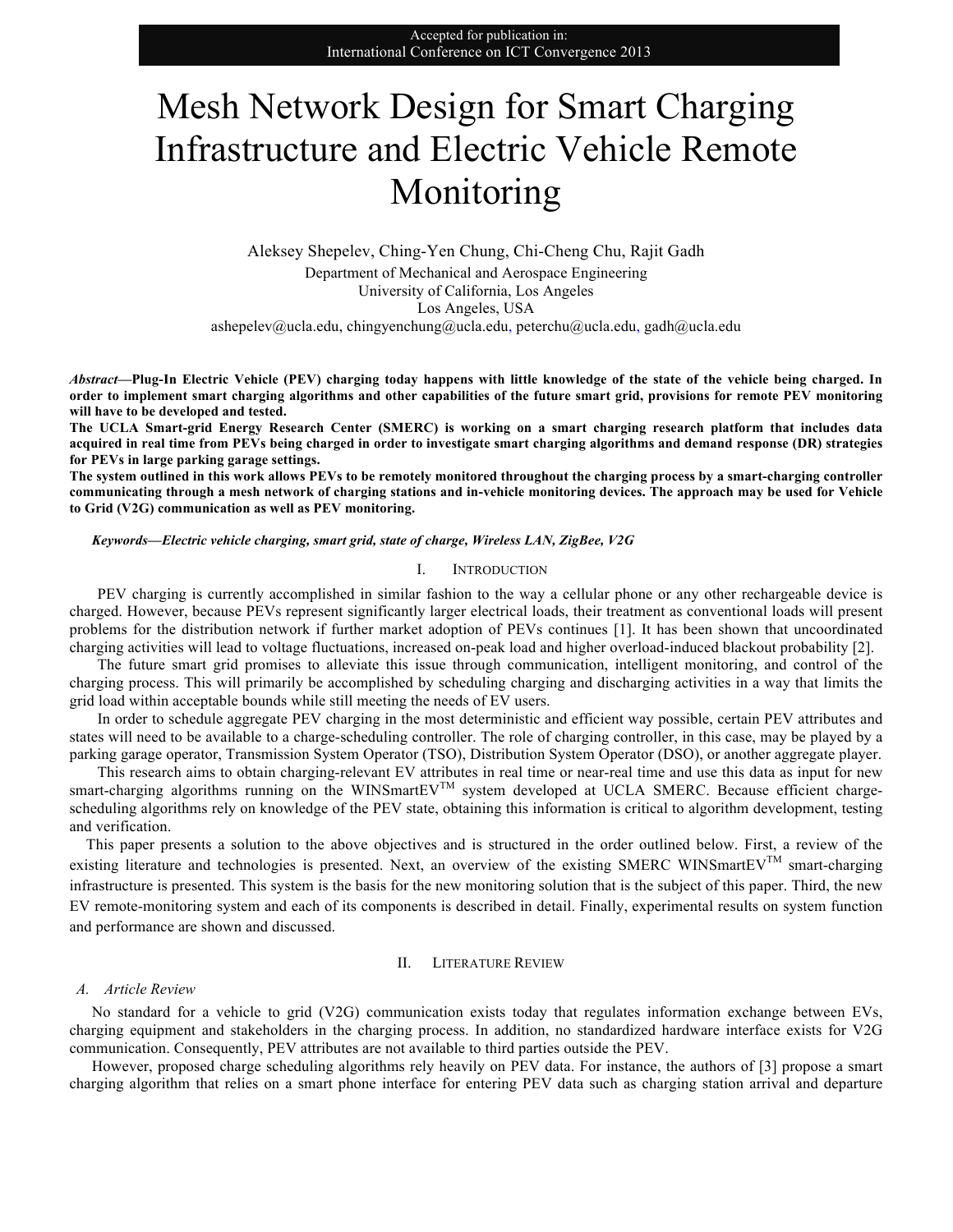times, initial and final state of charge (SOC) and other information. Likewise, the authors of [4] require initial PEV energy states as inputs into their scheduling algorithm.

While valid, the above approach involves the EV driver as an intermediary in the data transfer process between EV and charge controller. Furthermore, there is no guarantee that the values the user provides correspond to the actual EV state, which may lead to non-optimal charge scheduling by the algorithm involved.

The ISO/IEC is currently developing standards for V2G communication based on powerline communication and Efficient XML Interchange (EXI) format [5]. This has become the working assumption for a future standard. The new standard assumes that changes would be made to the charging connector and new communication hardware would be fitted to the PEV. Before the standard is adopted, however, there are few ways to establish communication with an EV without substantial modifications to the vehicle, the charging interface, and the charging station.

The solution proposed in this paper centers around a custom-built module, called the Vehicle Monitoring/Identification Module (VMM), which serves as a workaround for the current lack of vehicle-to-grid communication standards or interfaces. The module reads the in-vehicle CAN data bus and transmits relevant information via ZigBee wireless link to a charging station and then onto the charging controller. Fig 1, below, shows a schematic of the VMM located in a PEV.



Figure 1. Schematic of VMM in PEV

#### *B. ZigBee*

To avoid excessive modification of the PEV, by-wire data transfer was rejected in favor of ZigBee wireless communication. ZigBee is a specification for a number of low-bandwidth, low-power wireless protocols based on the IEEE 802.15.4 standard [6]. ZigBee devices are well suited for use in smart-grid applications such as smart appliances or smart meters because of their low 250kbit/s transmission rate, low cost and ability to run on low power. In addition, ZigBee devices can be networked into star and mesh networks, making them suitable for building automation, embedded sensing, and wireless sensor networks.

## *C. CAN bus*

PEV attributes are available within the vehicle on the Controller Area Network bus or CAN bus, one of multiple in-vehicle networking standards that allows microcontrollers to communicate with each other using a twisted wire pair. The standard was developed by Robert Bosch GmbH as a highly reliable and disturbance-resistant vehicle bus for automotive applications. The CAN standard has since been used in areas such as aerospace, heavy machinery and building automation.

Because the CAN bus uses differential voltage and a built-in message arbitration mechanism, it is highly resistant to signal disturbances and packet-losses. The most common CAN data frame is shown below



Figure 2. CAN data frame format [7]

The frame includes an identifier and a data field whose length is up to 8 bytes, as specified by the data length field. Each PEV manufacturer follows a unique message format and data encoding scheme. The location of the State of Charge (SOC) on the CAN bus of two different PEVs used in this work is presented in the Table 1 below.

TABLE I. LOCATION OF THE SOC ON CAN BUS[7,8]

|                       | Nissan Leaf | Chevy Volt |
|-----------------------|-------------|------------|
| Message ID            | 0x55B       | 0x206      |
| Location (Bytes 1-8)  | Bytes 1-2   | Bytes 1-2  |
| Multiplication factor |             | 640        |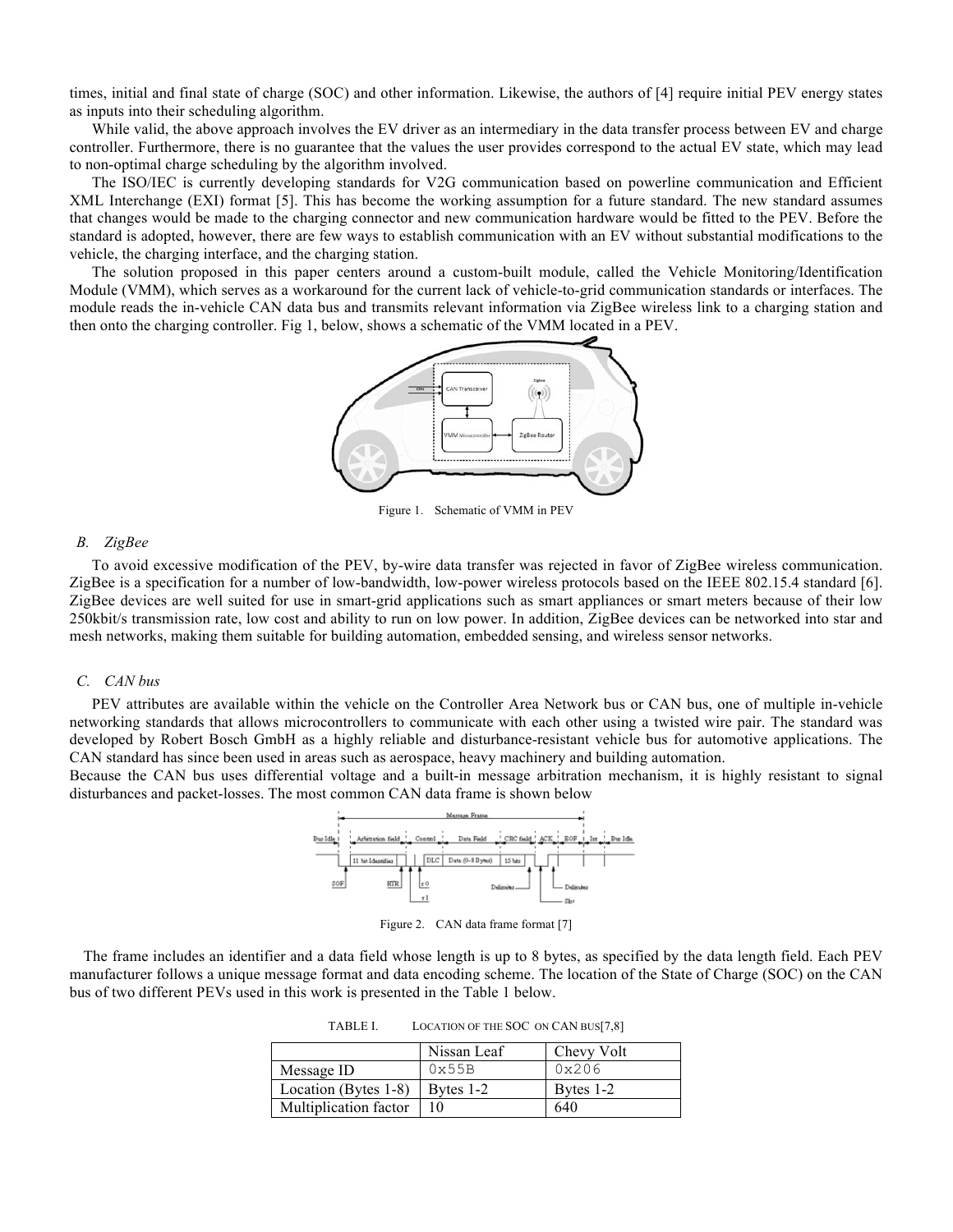Much data besides the SOC may be obtained from the vehicles. However, obtaining the same data from different vehicles is a challenge without insider knowledge of the particular CAN messages used by each manufacturer. For instance, enough is known publically to obtain a battery pack voltage and predicted range of the Nissan Leaf. This information may be possible to obtain for the Chevy Volt, but not enough information is publically available on this subject. As a result, the SOC is currently the only piece of data that is retrieved from both the Chevy Volt and the Nissan Leaf for the purposes of this work.

# III. OVERVIEW OF EXISTING WINSMARTEV<sup>TM</sup> NETWORK ARCHITECTURE

This section provides a brief overview of the UCLA WINSmartEV<sup>TM</sup> smart-charging infrastructure, which is the basis of the ZigBee- based PEV remote monitoring system.

 $WINSmartEV^{TM}$  is a software-based EV monitoring, control, and management system that employs multiplexed charging stations capable of providing varying power to several EVs from one circuit. [9,10] The system centers around a server-based aggregated charging controller and utilizes a user database together with a smart-phone user interface. The network architecture of the WINSmartEV<sup>TM</sup> smart-charging infrastructure is illustrated in Fig 3.

A server-based aggregate charging control system controls all charging stations through multiple protocol gateways through a 3G cellular connection, a necessity in locations where WiFi communication is unavailable.



Figure 3. WINSmartEV<sup>TM</sup> Network Achitecture

Fig. 4 shows a WINSmartEV<sup>TM</sup> four-channel smart charging station in a UCLA parking garage.



Figure 4. Installation of 4-channel smart charging station

Alone, the WINSmartEVTM system does not have access to the states of the PEVs at its stations. Therefore, charging algorithms that consider a PEV's real-time state of charge have not been possible to implement.

# IV. ZIGBEE-BASED PEV MONITORING SYSTEM PROPOSED DESIGN

To address the inability of WINSmartEV<sup>TM</sup> to monitor its plug-in vehicles, the concept of a mesh network for charge authorization/monitoring is proposed, as shown in Fig. 5, that builds on the existing infrastructure to give it additional real-time monitoring capability.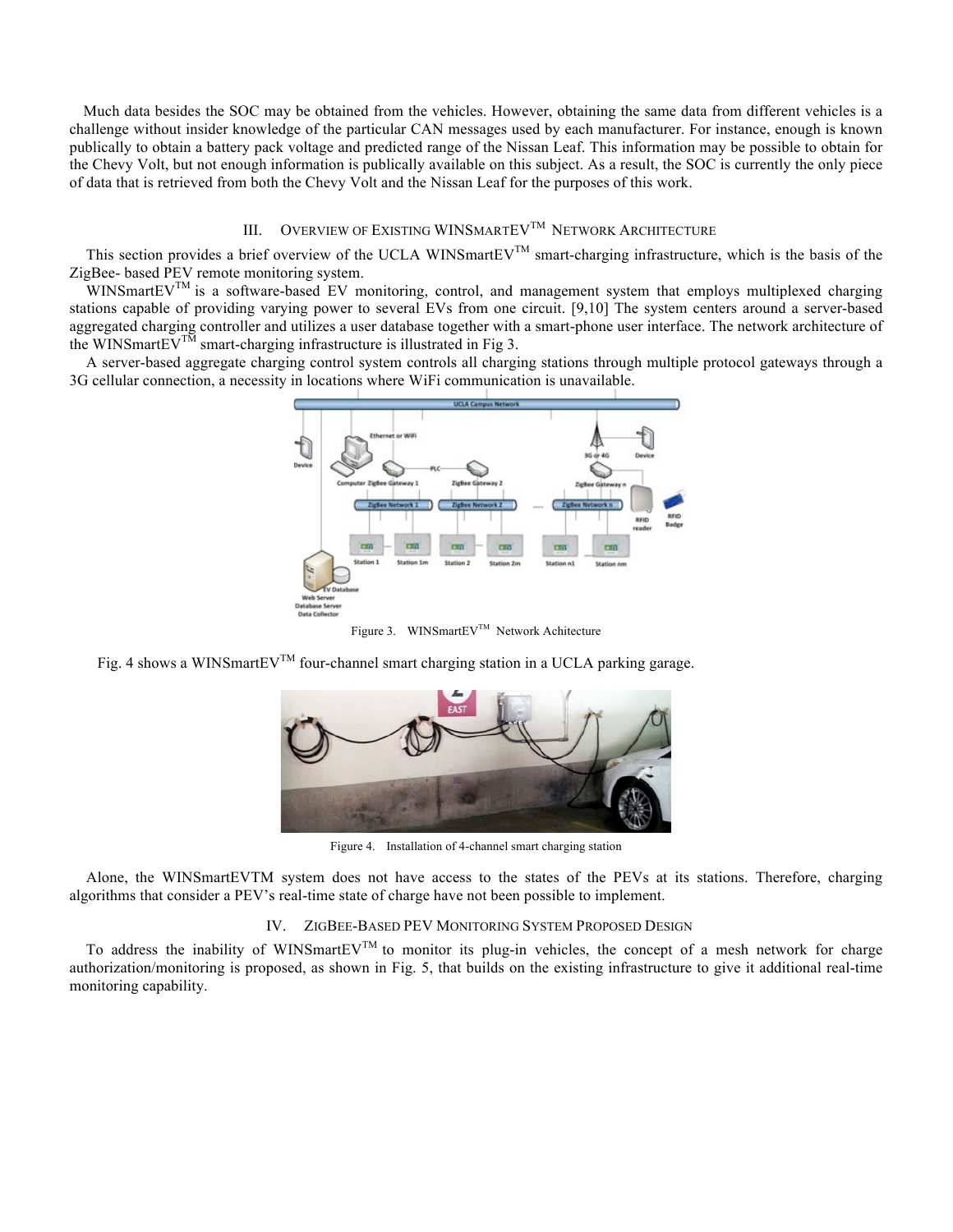

Figure 5. Mesh Network RFID with EV Smart-Charging Infrastructure

The network is comprised of networking devices installed in charging stations and in electric vehicles. The ZigBee wireless network protocol is used in this implementation.

A ZigBee network coordinator is located in a central master EVSE and connected to the station's 3G gateway, which provides communication with the server-based control system. The coordinator creates and maintains the mesh network and performs the role of RF transceiver, RFID reader [11], and server communication link for all nodes in the network.

ZigBee routers are installed in each electric vehicle on the network. Within each EV, the routers are located in the Vehicle Identification/Metering (VMM), a custom device that allows the vehicle to be uniquely identified and wirelessly monitored. The VMM acts as both an RFID tag and a remote sensor for the vehicle.

Data from all EVs may take any available path to the coordinator so that the condition of RF signal blocking by cars or other obstructions within a parking garage may be improved. Despite the fact that each EV in the network draws power from its respective charging station, each EV transmits its data(unique ID and vehicle charging information) to a single master station. This approach allows all non-master stations to be simplified, thus reducing their cost. Specifically, non-master EVSEs would not be equipped with a 3G wireless gateway or a ZigBee coordinator board.

In addition to being installed in EVs, ZigBee routers are also installed in all non-master EVSE stations. The charging stations communicate with each other on the mesh network just as the electric vehicles do. This approach permits non-master stations to receive commands from the server through the master station and allows both EVs and other stations to serve as repeaters when relaying commands to and from the master station.

# *A. Vehicle Monitoring/Identification Module (VMM)*

The VMM module has the capability of uniquely identifying each EV and monitoring the states of the EV through the vehicle's CAN bus. Consequently, the module is simultaneously a remote sensor and an active RFID tag [11].

The current implementation of the VMM employs a Texas Instruments ZigBee board equipped with an MSP430 microcontroller and a CC2530 RF transceiver for communication on the mesh network. To monitor the EV's CAN bus, the device uses an MCP2551 CAN transceiver chip and an Atmega328 microprocessor.



Figure 6. Schematic and cutaway view of VMM

A flowchart of the VMM firmware logic is shown in Figure 7.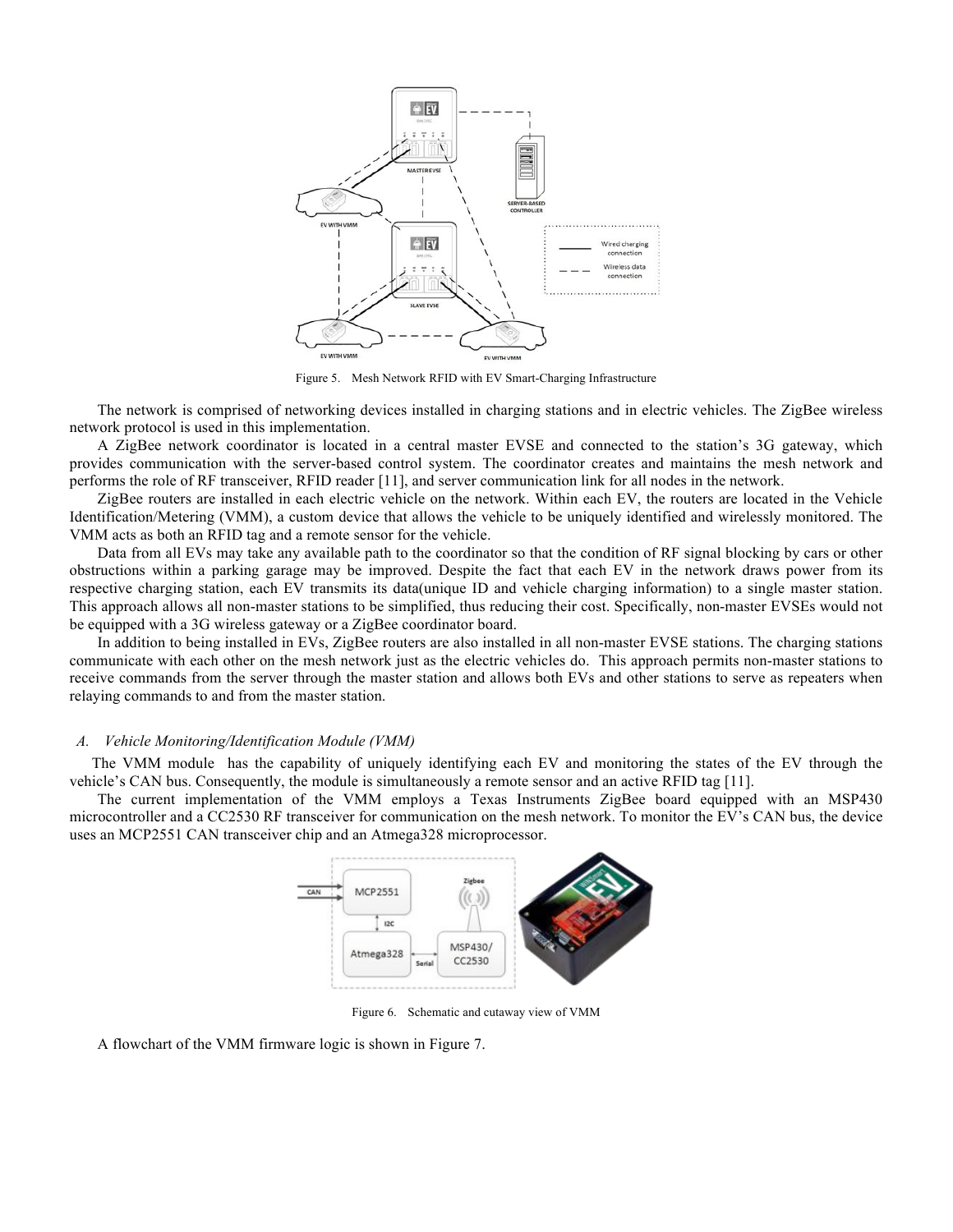

Figure 7. ZigBee router firmware flow in the VMM

The firmware is responsible for establishing a connection with the ZigBee coordinator, responding to ID requests, and maintaining the wireless connection by transmitting periodic handshake messages and restarting the node if no response is received to the handshake.



Figure 8. VMM microcontroller firmware flow

Figure 8 shows the logic used on the Atmega328 microprocessor on the VMM. This processor serves as an intermediary between the MSP430 chip and the CAN transceiver. Whenever a command to retrieve the SOC is received, the program listens for the correct message on the CAN bus, decodes it, and transmits the information back to the MSP430 processor.

## *B. Coordinator*

The ZigBee coordinator, located in the master EVSE, creates and manages the ZigBee network and handles messages between the gateway and the end devices/routers. When a ZigBee router joins the mesh network, the coordinator assigns it a 16 bits dynamic address and associates the dynamic address with the unique MAC address of the ZigBee device.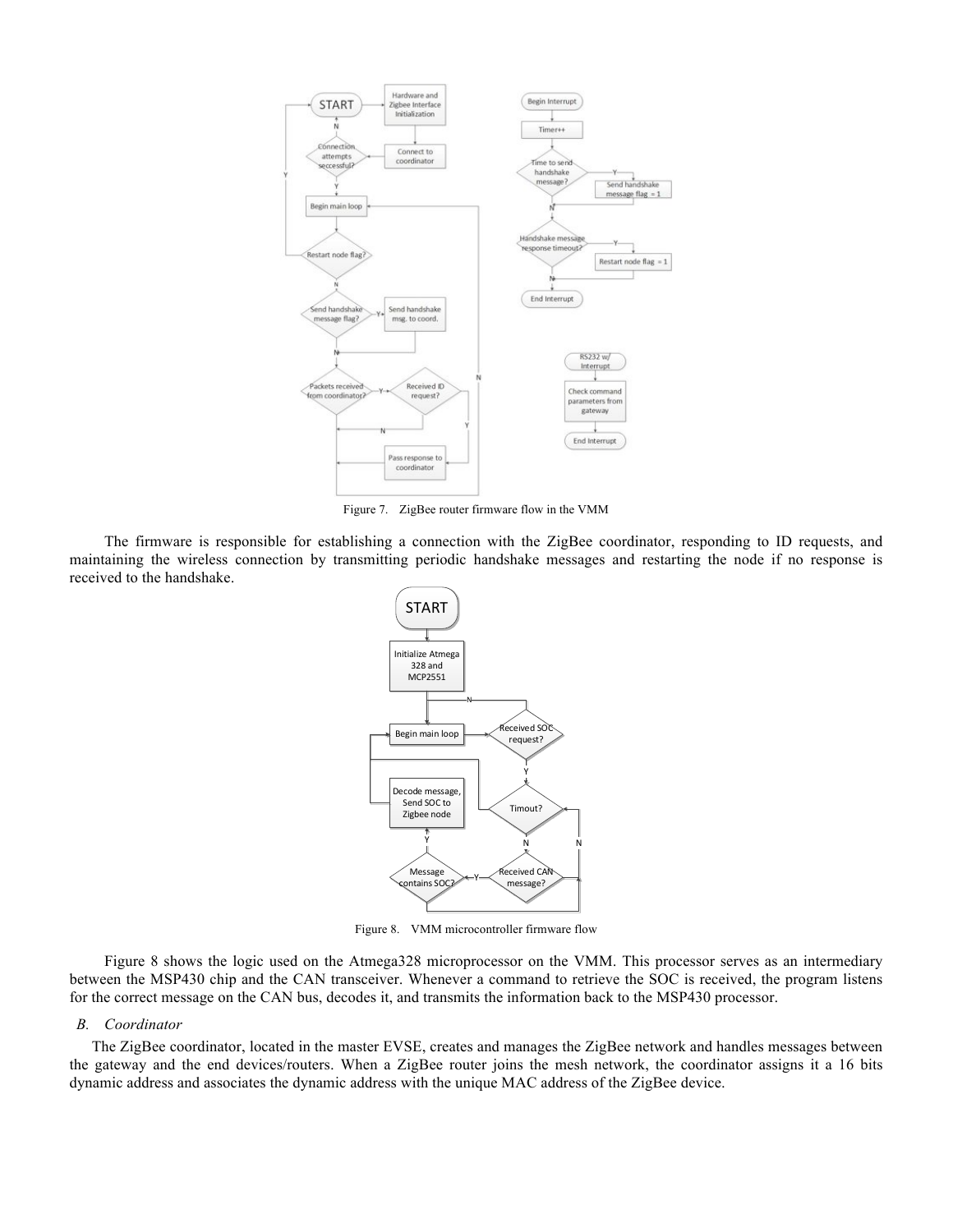In order to ensure a stable connection with each Zigbee device in the network, a handshake protocol has been implemented between the coordinator and routers. The ZigBee coordinator firmware flow is shown in Fig. 9.



Figure 9. ZigBee coordinator firmware flow

The coordinator implementation in hardware is shown in Figure 10. The device consists of a TI ZigBee node, a level-shifting circuit for Serial communication on RS232, and a voltage regulator.



Figure 10. ZigBee coordinator implementation

# V. DEPLOYMENT STATUS, EXPERIMENTS, AND RESULTS

#### *A. Current Deployment Status*

The system is currently deployed and functional at 3 charging stations on the UCLA campus. More stations are currently being retrofitted with ZigBee coordinators or routers for the ability to remotely monitor the PEVs at those stations.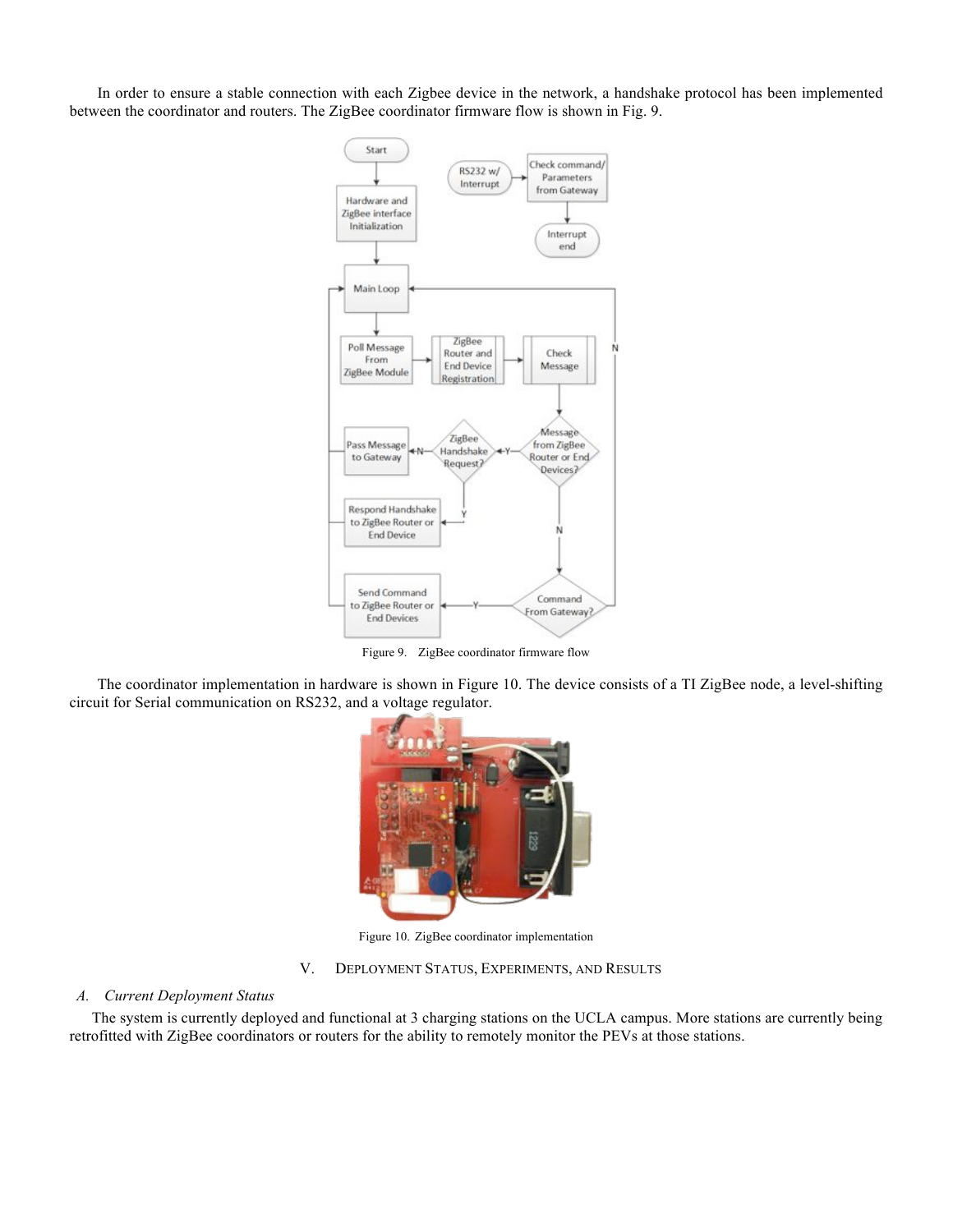

Figure 11. Map of system-compatible charging stations on UCLA campus

## *B. Communication Delays*

In order for a functional controller to be designed for these stations, the communication delays in the system must be understood. There are two major time delays associated with monitoring a PEV using the proposed system: the ZigBee request and response transport delay and the CAN-bus monitoring delay. In order to get a response to a data query, the controller must wait for the following amount of time:

 $T_{wait} \geq T_{delay,forward} + T_{CAN,read} + T_{delay,reverse}$  (1)

Experimental results of CAN-bus reading times and ZigBee router response times are presented in the sections below. The experimental setup of the ZigBee response time test is shown in Fig. 12.



Figure 12. Setup of response time test

# *C. CAN-bus Reading Times*

The communication time between the coordinator and router is affected in part by the CAN bus read delay  $(T_{CAN,read})$ . This delay is not constant and varies in time, from vehicle to vehicle, and between the specific messages being read on the bus. This occurs because the CAN standard includes automatic message arbitration that forces non-critical messages to wait until messages with higher priority have been transmitted. In practice, this means that higher priority messages with different transmission rates result in variable transmission rates for lower priority messages. The times to read the state of charge message on the Nissan Leaf CAN bus are shown on Figure 13.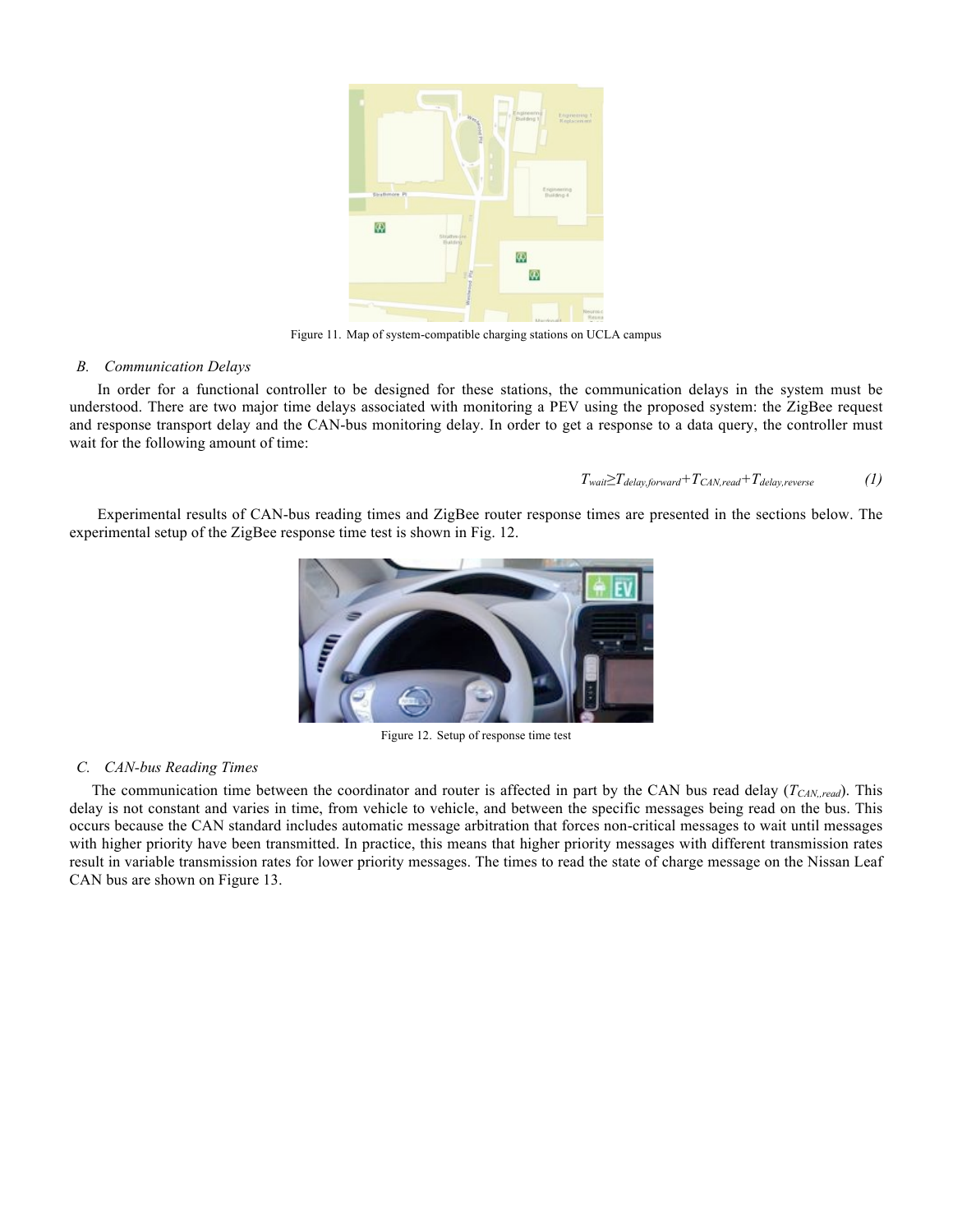

Figure 13. Nissan Leaf CAN bus reading times for 100 trial runs

.

# *D. ZigBee Router Response Times*

The response times for one-hop communicaton between a ZigBee coordinator and a ZigBee router are presented in Fig. 14.



Figure 14. One-hop ZigBee router response times in 30 trial runs

The results show considerable variation in router response times, with an average delay being around 1.4 seconds. However, because the network used is a mesh network, it is very likely that more than one hop would be required to transfer data. The response times for two-hop communication between a ZigBee coordinator and a ZigBee router through a router/repeater are presented in Fig. 15.



Figure 15. Two-hop ZigBee router response times in 30 trial runs

The two-hop communication times again vary between one and two seconds, with an average of 1.5 seconds. However, the response times are all multiples of 0.5 seconds. This is likely due to a delay on the intermediate router.